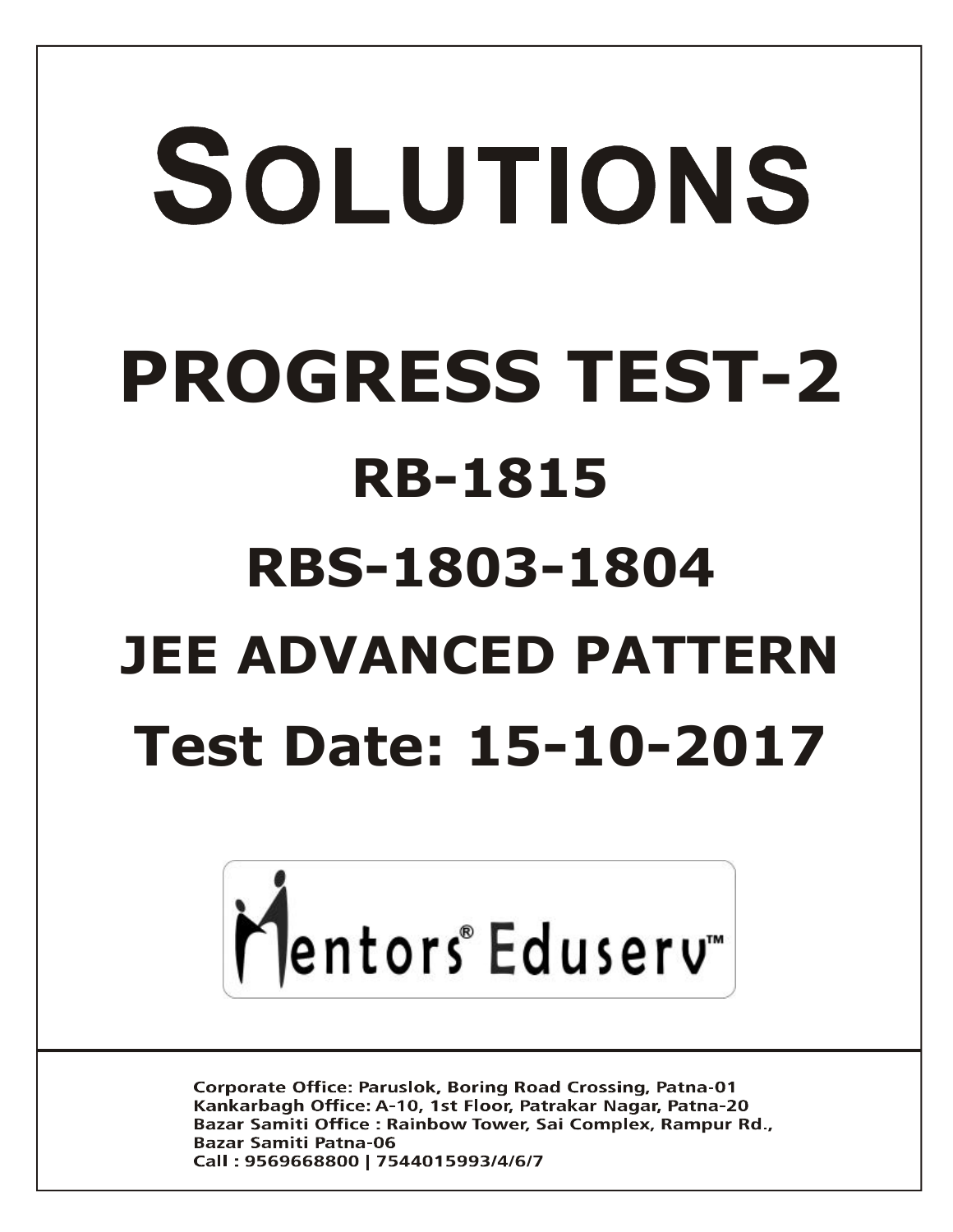

Mentors Eduserv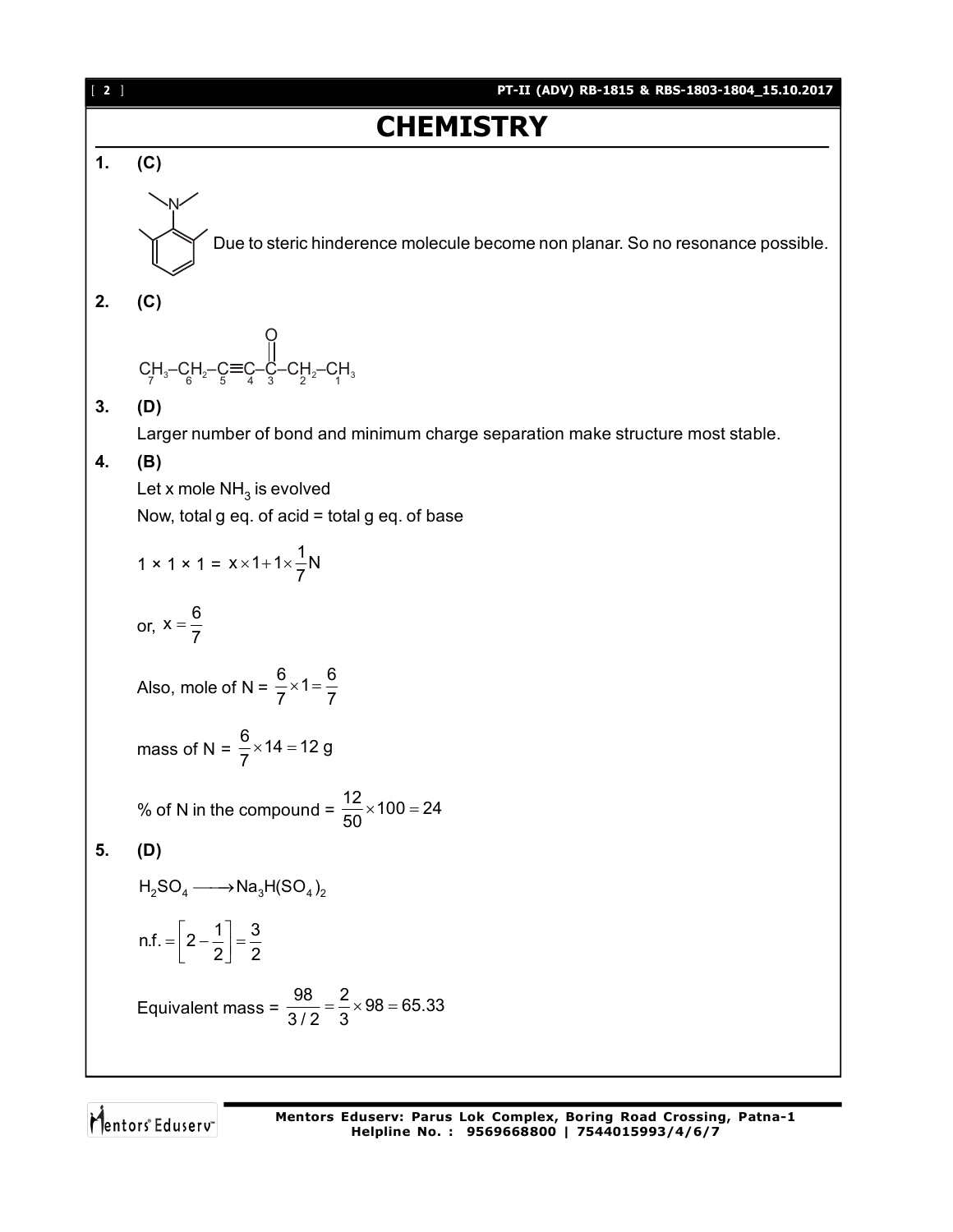|     | PT-II (ADV) RB-1815 & RBS-1803-1804_15.10.2017                                                                                                                                                                                                        | $[3]$ |
|-----|-------------------------------------------------------------------------------------------------------------------------------------------------------------------------------------------------------------------------------------------------------|-------|
| 6.  | (B)                                                                                                                                                                                                                                                   |       |
|     | 200 gm (109%) New oleum                                                                                                                                                                                                                               |       |
|     | $\overline{H_2SO_4 + SO_3} + \overline{H_2O} \longrightarrow \overline{H_2SO_4 + SO_3}$                                                                                                                                                               |       |
|     |                                                                                                                                                                                                                                                       |       |
|     | 120 gm 80 gm 9 gm 169 gm<br>40 gm                                                                                                                                                                                                                     |       |
|     | New oleum                                                                                                                                                                                                                                             |       |
|     | $\cdot$ 209 gm new oleum can give maximum of 218 gm H <sub>2</sub> SO <sub>4</sub> .                                                                                                                                                                  |       |
|     | ∴ 100 gm new oleum can give maximum of $\frac{218}{209}$ × 100 = 104.30                                                                                                                                                                               |       |
|     | $\therefore$ % labelling of new oleum = 104.3%                                                                                                                                                                                                        |       |
| 7.  | (A)                                                                                                                                                                                                                                                   |       |
| 8.  | (A)                                                                                                                                                                                                                                                   |       |
| 9.  | (A,B,D)                                                                                                                                                                                                                                               |       |
| 10. | (A)<br>Ph∔ÑH<br>$+R$<br>$(B)$ Ph $\frac{1}{2}$ CH <sub>3</sub><br>$+R$<br>(C) $\mathsf{Ph}$ + C(CH <sub>3</sub> ) <sub>3</sub> + I<br>$(D)$ Ph <sub>t</sub> O <sup>-</sup><br>$+R$<br>(A, C)<br>m.g.eq of $l = 10$ ; m.g. eq of $lO_3^{\dagger} = 50$ |       |
|     | So, I <sup>-</sup> is limiting                                                                                                                                                                                                                        |       |
|     | n-factor of $I_2 = 5/3$                                                                                                                                                                                                                               |       |
|     | So, m.mole of $I_2 = \frac{10}{\frac{5}{3}} = 6$                                                                                                                                                                                                      |       |
|     | m.mole of $MnO4 = \frac{6 \times 14}{5} = 16.8$                                                                                                                                                                                                       |       |
|     | m.mole of $Mn^{+2} = 16.8$                                                                                                                                                                                                                            |       |
| 11. | (B, C, D)                                                                                                                                                                                                                                             |       |
|     | so, $Ph$ --CH <sub>2</sub> --Ph $>$ Ph-CH=CH <sub>2</sub>                                                                                                                                                                                             |       |
|     | Cross<br>external conjugation                                                                                                                                                                                                                         |       |
|     | conjugation                                                                                                                                                                                                                                           |       |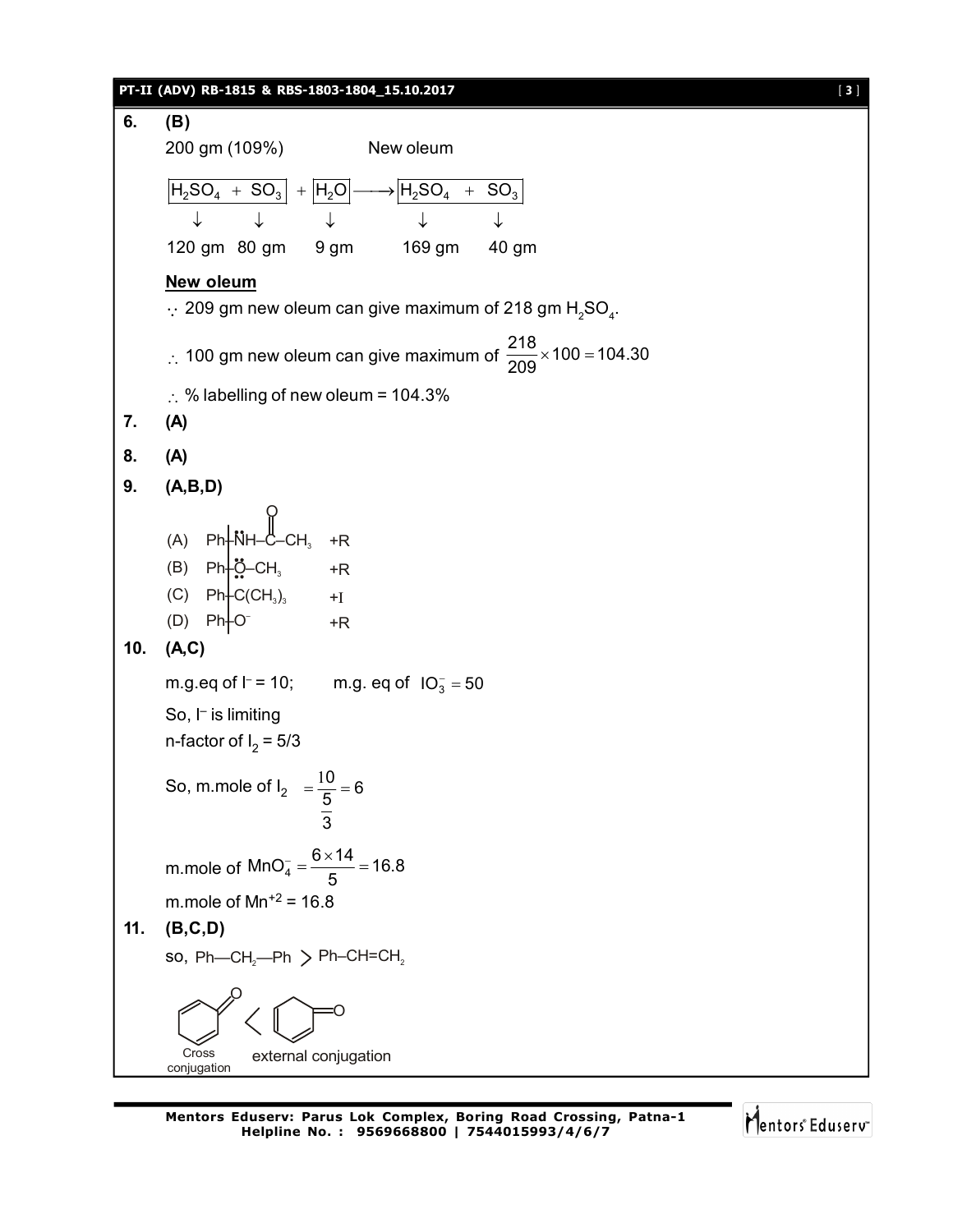[ **4** ] **PT-II (ADV) RB-1815 & RBS-1803-1804\_15.10.2017**

CH<sub>2</sub> = CH – OH < < CH<sub>2</sub> = CH – CH = CH – OH  
\n
$$
\frac{\text{cross}}{\text{conjugation}}
$$
\n
$$
\left\{\n\begin{array}{l}\n\text{exろ of the image resonance} \\
\text{conjugation}\n\end{array}\n\right.
$$
\n12. (B, C, D)  
\n13. (A, B, C)  
\n
$$
M_{mix} = \frac{M_1 V_1 + M_2 V_2 + M_3 V_3}{V_1 + V_2 + V_3}
$$
\nFor 1 : 1 : 5  $\Rightarrow$   $M_{mix} = \frac{12 + 6 + 10}{7} = \frac{28}{7} = 4$  M  
\nFor 1 : 2 : 6  $\Rightarrow$   $M_{mix} = \frac{12 + 12 + 12}{9} = \frac{36}{9} = 4$  M  
\nFor 1 : 3 : 7  $\Rightarrow$   $M_{mix} = \frac{12 + 18 + 14}{11} = \frac{44}{11} = 4$  M  
\nFor 1 : 2 : 5  $\Rightarrow$   $M_{mix} = \frac{12 + 12 + 10}{8} = \frac{34}{8} \neq 4$  M  
\n14. (A)  
\n15. (B)  
\n16. (A)  
\n17. (D)  
\n18. (C)  
\n19. (4)  
\n $\frac{100}{29}$  (M) NaOH (aq.) solution, means,  
\n $\frac{100}{29}$  moles of NaOH is present in 1000g solution.  
\nSo, mass of solvent =  $\left(1000 - \frac{100}{29} \times 40\right)g = \frac{25000}{29}g = \frac{25}{29}kg$   
\nSo, molality =  $\frac{100}{29 \times \frac{25}{29}} = 4$  m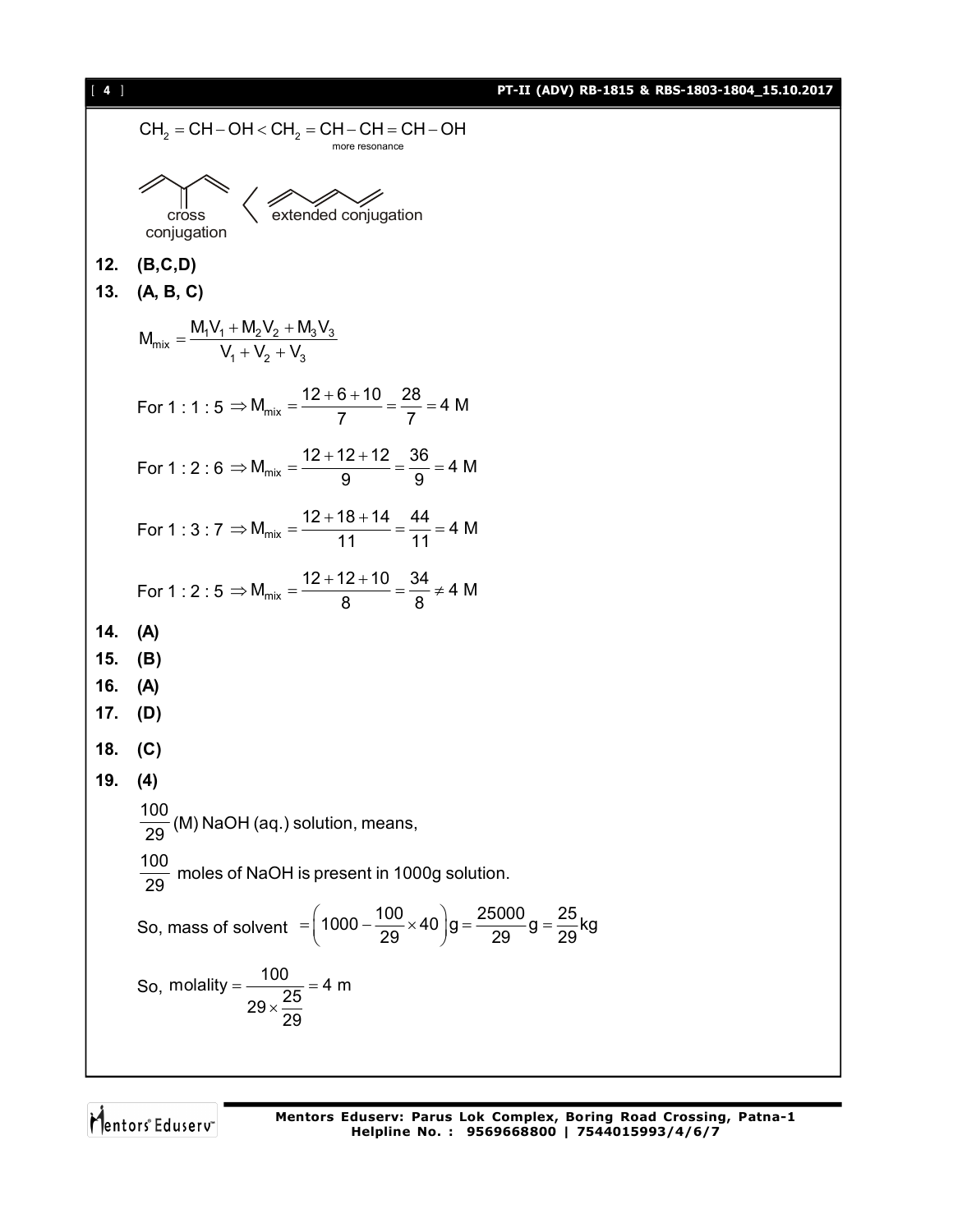#### **PT-II (ADV) RB-1815 & RBS-1803-1804\_15.10.2017** [ **5** ]



Mentors<sup>e</sup> Eduserv<sup>®</sup>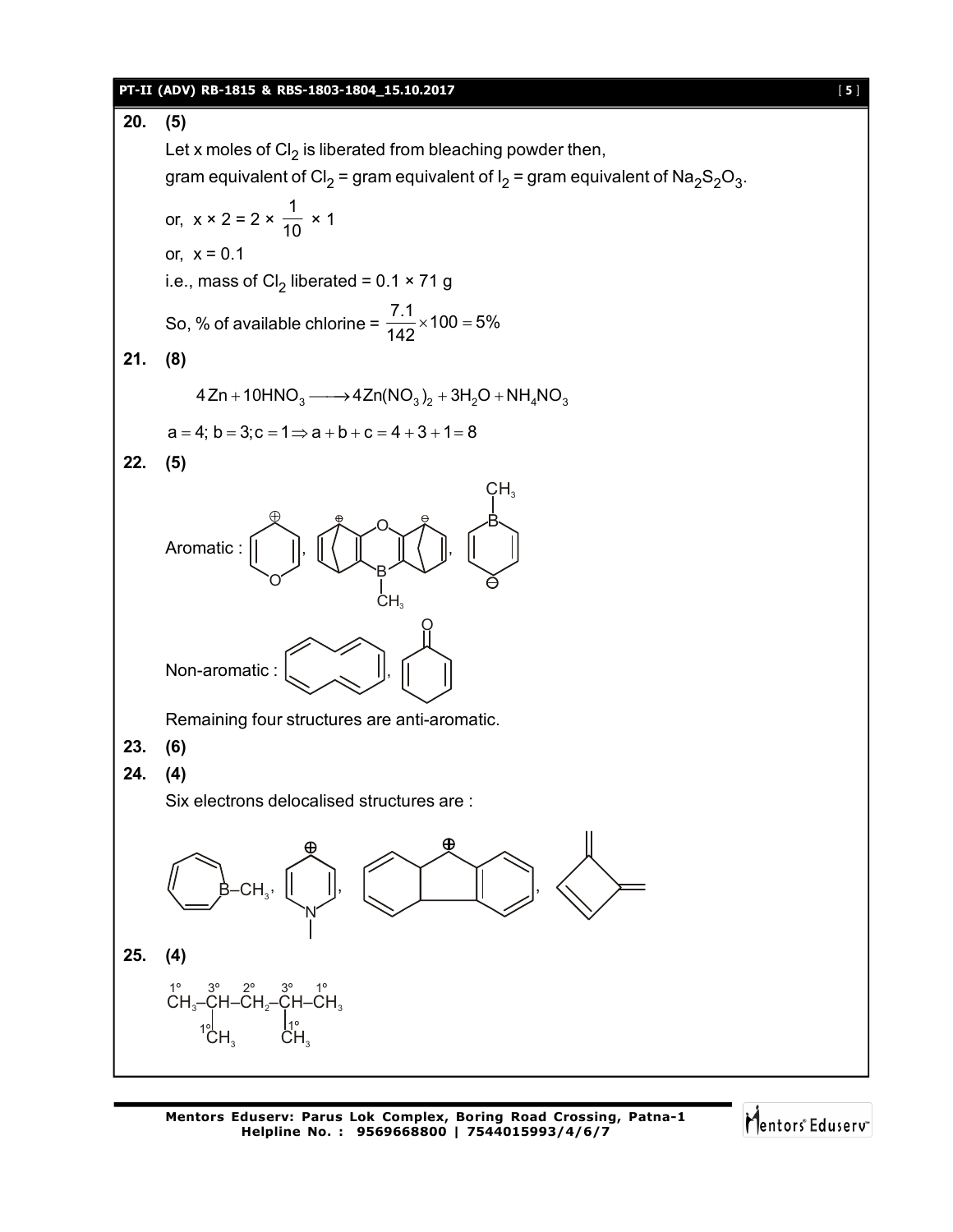| $\begin{bmatrix} 6 \end{bmatrix}$ | PT-II (ADV) RB-1815 & RBS-1803-1804_15.10.2017                                                                                                |
|-----------------------------------|-----------------------------------------------------------------------------------------------------------------------------------------------|
| 26.                               | (5)                                                                                                                                           |
| 27.                               | (6)                                                                                                                                           |
| 28.                               | (2)                                                                                                                                           |
|                                   | $Ba(MnO_4)_2 + FeC_2O_4 \xrightarrow{H^+} Mn^{2+} + Fe^{3+} + CO_2$                                                                           |
|                                   | $n.f. = 10$ $n.f. = (1 + 2 = 3)$                                                                                                              |
|                                   | g eq. Ba(MnO <sub>4</sub> ) <sub>2</sub> = g. eq. FeC <sub>2</sub> O <sub>4</sub>                                                             |
|                                   | $\Rightarrow$ (1) $\left(\frac{1}{10} \times 10\right) = \left(\frac{1}{6}\right) (x \times 3) = \frac{x}{2} \Rightarrow x = 2$               |
|                                   | <b>MATHEMATICS</b>                                                                                                                            |
| 29.                               | (D)                                                                                                                                           |
|                                   | $\frac{a}{\sqrt{cb}}-2=\sqrt{\frac{b}{c}}+\sqrt{\frac{c}{b}} \Rightarrow a=b+c+2\sqrt{bc} \Rightarrow a=\left(\sqrt{b}+\sqrt{c}\right)^2$     |
|                                   | $\Rightarrow (\sqrt{a} - \sqrt{b} - \sqrt{c})(\sqrt{a} + \sqrt{b} + \sqrt{c}) = 0 \Rightarrow \sqrt{a} + \sqrt{b} + \sqrt{c} = 0$ (not valid) |
|                                   | $-\sqrt{a} + \sqrt{b} + \sqrt{c} = 0$                                                                                                         |
|                                   | hence $x = -1$ , $y = 1$                                                                                                                      |
| 30.                               | (B)                                                                                                                                           |
|                                   | Slope of AB = – 2; slope of AC = $\frac{-1}{2}$ ; slope of BC = m                                                                             |
|                                   | $\frac{m+2}{1-2m} = \frac{-\frac{1}{2}-m}{1-\frac{1}{2}m}$ $\Rightarrow$ 4 - m <sup>2</sup> = - (1 - 4m <sup>2</sup> ) = 4m <sup>2</sup> - 1  |
|                                   | $2x+y=1$<br>$x+2y=2$<br>В<br>$\overline{C}(1,2)$<br>slope = $m$                                                                               |
|                                   | $5m^2 = 5$<br>$\Rightarrow$ m = ± 1                                                                                                           |
|                                   | $(y-2) = 1(x-1)$ or $(y-2) = -1(x-1)$                                                                                                         |
|                                   | x-intercept $x = -1$<br>$x = 3$ Ans.                                                                                                          |
|                                   |                                                                                                                                               |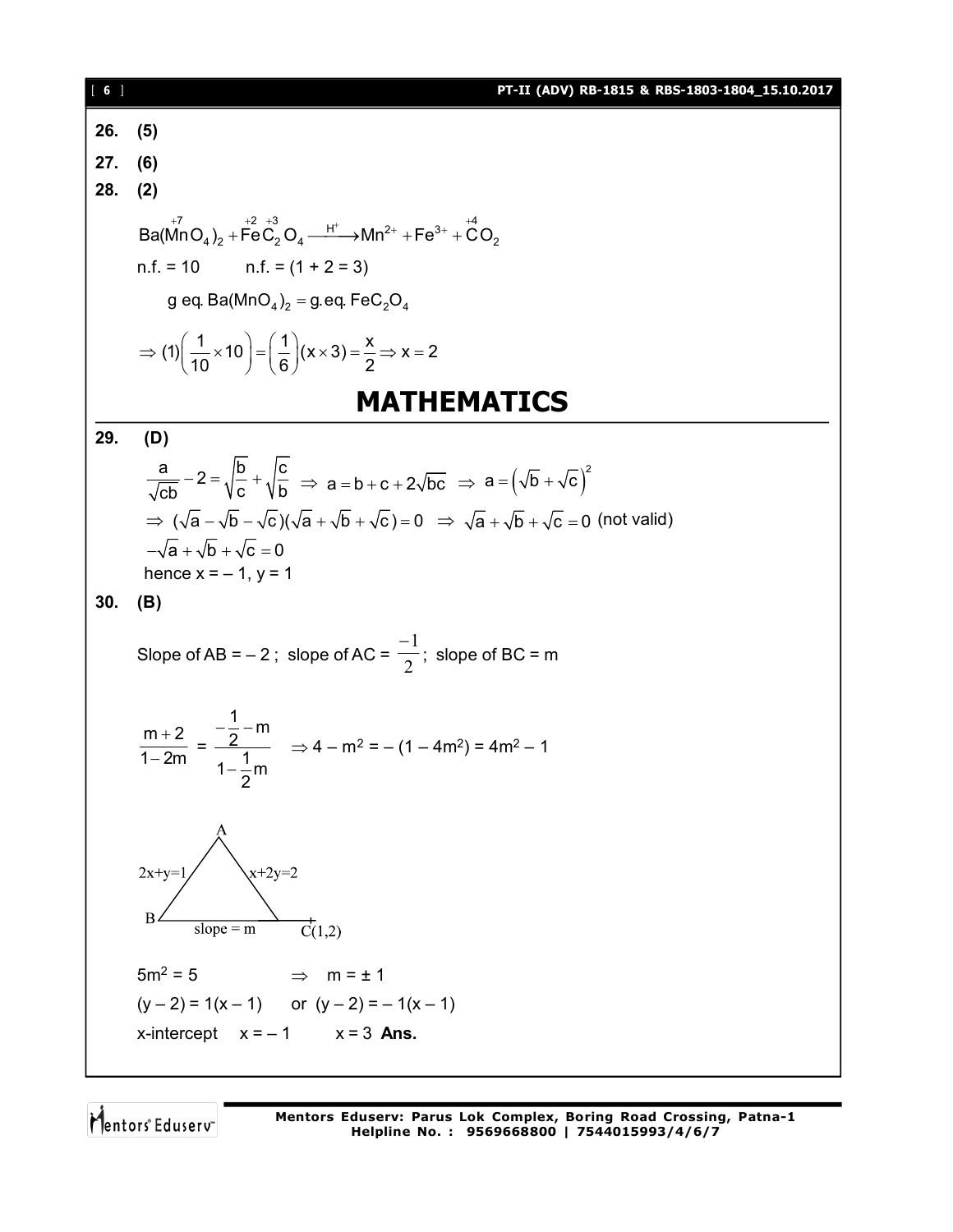#### **PT-II (ADV) RB-1815 & RBS-1803-1804\_15.10.2017** [ **7** ]

**31. (B)**  $y=2x$  $\tan 2\theta = 2$  $\therefore \frac{2\tan\theta}{1+\tan^2\theta}$  $\frac{2\tan\theta}{-\tan^2\theta}$  = 2  $1 - tan$  $\Rightarrow$  tan<sup>2</sup> $\theta$  + tan $\theta$  – 1=0 : tan  $\theta = \frac{\sqrt{5} - 1}{2}$  Ans. 2 **32. (A)** Circumcentre O =  $\left(-\frac{1}{3}, \frac{2}{3}\right)$  and orthocentre H =  $\left(\frac{11}{3}, \frac{4}{3}\right)$  $3^{\degree}3$ ∴ coordinate of G are  $\left(1, \frac{8}{9}\right)$ 9 A(1, 10), G  $\left(1, \frac{8}{9}\right)$ 9  $AG : GD = 2 : 1$  $\therefore D = \left(1, -\frac{11}{3}\right)$ 3  $\therefore$  coordinate of the mid point of BC are  $\left(1, -\frac{11}{3}\right)$ 3 **33. (B)** 2  $\frac{2-x-x^2}{1+x^2} \ge 1$  $\frac{-x-x^2}{2} \ge$  $1 + x^2$  $^{+}$  $\Rightarrow 2x^2 + x - 1 \leq 0 \Rightarrow (2x - 1)(x + 1) \leq 0$  $\Rightarrow$   $x \in \left[-1, \frac{1}{2}\right]$ **34. (C) 35. (D)**  $t_1 = {1 \over \sin 2\theta} = {\sin 2\theta \over \sin 2\theta \sin 2\theta \sin 2\theta} = {\sin (3\theta - \theta) \over \sin \theta \sin 2\theta \sin 2\theta \sin 2\theta \sin 2\theta}$  $=\frac{1}{1}$   $\sin 2\theta = \frac{\sin 2\theta}{1} = \frac{\sin (3\theta - \theta)}{\sin (3\theta - \theta)}$  $\sin\theta\cdot\sin3\theta$  sin $\theta\cdot\sin2\theta\cdot\sin3\theta$  sin $\theta\cdot\sin2\theta\cdot\sin3$  $\theta \cdot \sin 3\theta$  sin $\theta \cdot \sin 2\theta \cdot \sin 3\theta$  sin $\theta \cdot \sin 2\theta \cdot \sin 3\theta$  $=\frac{1}{\sin 2\theta} \cdot \left[ \frac{\sin 3\theta \cdot \cos \theta - \cos 3\theta \cdot \sin \theta}{\sin \theta \cdot \sin 3\theta} \right] = \frac{1}{\sin 2\theta} [\cot \theta - \cot 3\theta]$ 1  $\vert$  sin 3 $\theta$   $\cdot$  cos $\theta$  – cos3 $\theta$   $\cdot$  sin  $=\frac{1}{1-\cos{1}}\left|\cot{\theta}-\cot{3\theta}\right|$ sin2 sin sin3 sin2  $\theta$ 

**Mentors Eduserv: Parus Lok Complex, Boring Road Crossing, Patna-1 Helpline No. : 9569668800 | 7544015993/4/6/7**

Mentors Eduserv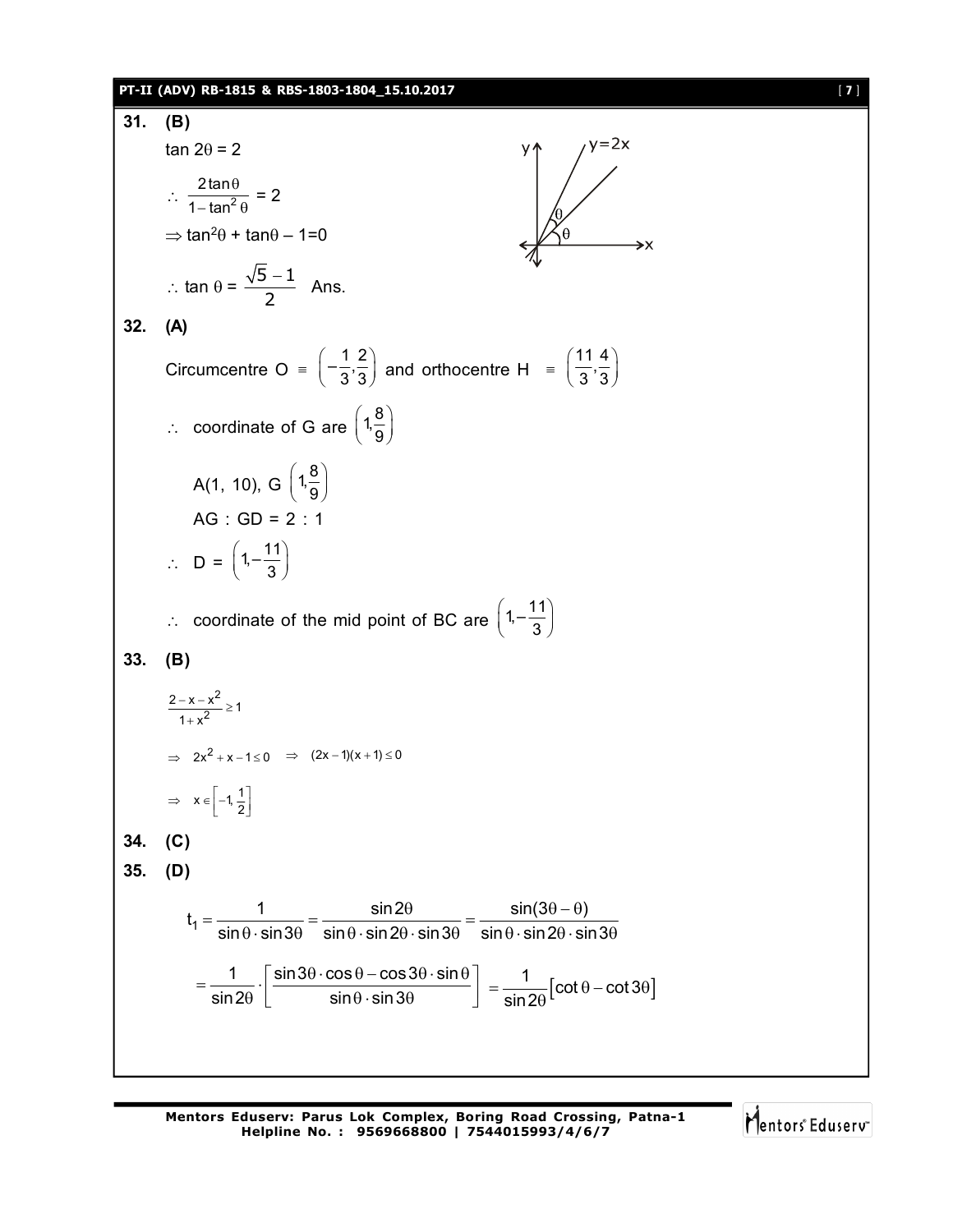$$
t_2 = \frac{1}{\sin 2\theta} [\cot 3\theta - \cot 5\theta]
$$
  

$$
t_3 = \frac{1}{\sin 2\theta} [\cot 5\theta - \cot 7\theta]
$$
  

$$
\vdots
$$
  

$$
t_{20} = \frac{1}{\sin 2\theta} [\cot 39\theta - \cot 41\theta]
$$

Summing, we get

$$
\therefore S_{20} = \frac{1}{\sin 2\theta} [\cot \theta - \cot 41\theta]
$$

$$
36. (C)
$$

 $\{ \textsf{sin} \textsf{x} \}$  $\{ \sin x \}$ sinx y 1 +  $\sin x$  $=$  $\ddot{}$  $\left\{ \textsf{sinx} \right\}$  $\sin x$ } =  $\frac{1}{1}$  - 1  $1 - y$  $=\frac{1}{1}$  - 1  $\frac{1}{-y}$   $\frac{1}{y}$   $\therefore$  0  $\leq$  {sin x} < 1  $0 \leq \frac{1}{1} - 1 < 1$  $1 - y$  $\therefore$  0  $\leq$   $\frac{1}{4}$  – 1  $<$  1  $\overline{y}$  - 1<1  $\Rightarrow$  y  $\in$  [0,1/2] **37. (A,C,D) 38. (A, C, D)**  $P(x) = \frac{1 - x^{18}}{1}$  $1 + x$  $=\frac{1-}{1}$  $^{+}$  $1 - (y - 1)^{18}$  1 -  $(1 - y)^{18}$ y y  $=\frac{1-(y-1)^{10}}{1-(1-y)}$ cofficient of y<sup>2</sup> in  $1 - (1 - y)^{18}$  $\left\{\frac{1-(1-y)^{18}}{y}\right\}$  is cofficient of y<sup>3</sup> in  $(1 - y)^{18} = {^{18}C_3} = 816$ **39. (A, B)**  $f(g(x))$  is even, periodic, unbounded & positive  $\forall x$  in domain.

Mentors Eduserv

**Mentors Eduserv: Parus Lok Complex, Boring Road Crossing, Patna-1 Helpline No. : 9569668800 | 7544015993/4/6/7**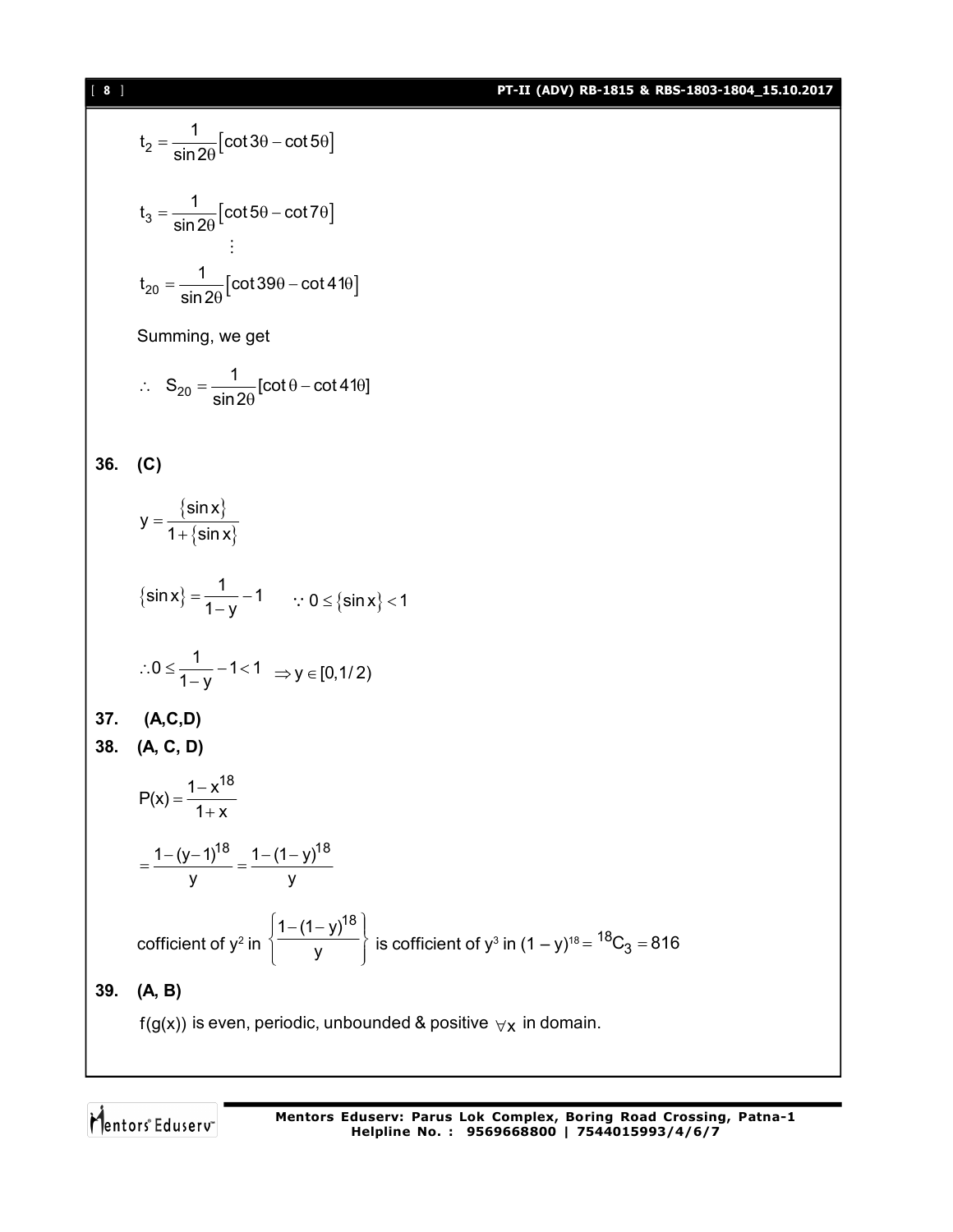#### **PT-II (ADV) RB-1815 & RBS-1803-1804\_15.10.2017** [ **9** ]

**40. (A, C)**  $4^x - 2^{x+2} + 5 + ||b-1| - 3 = siny$  $= 4^x - 2^x \cdot 4 + 4 + 1 + ||b - 1| - 3 = siny$  $\Rightarrow$   $(2^{x} - 2)^{2} + 1 + ||b - 1| - 3 = |\sin y|$ Now, LHS > 1 and RHS < 1 , equality is possible only when LHS = RHS = 1. :.  $||b - 1| - 3| = 0$  $\Rightarrow$  | b - 1 | = 3  $\Rightarrow$  b - 1 =  $\pm$ 3  $\therefore$  b = 4, -2 **41. (B, D)** Dividing by  $cos(2012^\circ)$ , we get  $\tan \theta = \frac{1 + \tan 2012}{1 + \tan 2012}$  $1 - tan 2012$  $\theta = \frac{1 + \tan 2012^{\circ}}{1 + \tan 2012^{\circ}}$ – tan2012°  $\Rightarrow$  tan  $\theta$  = tan(2012 $\degree$  + 45 $\degree$ ) = tan 2057 $\degree$  $\Rightarrow$  Hence  $\theta$  = k (180 $^0$ ) + 2057 $^0$ Put  $k = -10$  $\theta$  = 2057° – 1800° = 257° If  $k = -11 \implies \theta = 77^\circ$ **42. (A)** A =  $-\ell$ og<sub>2</sub>  $\left(\frac{1}{2} - x\right) + \ell$ og<sub>2</sub>  $\sqrt{(2x-1)^2}$  $\log_2\left(\frac{1}{2}-x\right)+\ell$ og<sub>2</sub>  $\sqrt{(2x-1)}$  $-\ell$ og<sub>2</sub>  $\left(\frac{1}{2} - x\right) + \ell$ og<sub>2</sub>  $\sqrt{(2x-1)}$  $A = \ell$ og<sub>2</sub> I J  $\left(\frac{1-2x}{2}\right)$  $\setminus$  $(1 \overline{a}$ 2  $1 - 2x$  $\frac{|2x-1|}{(1-2x)} = \log_2 2 = 1$  $B^2 = 10 - 1 \Rightarrow B = \pm 3$ **43. (C)** 3  $log_3(c^3 - 18) = 2 \Rightarrow c = 3$ **44. (A)**

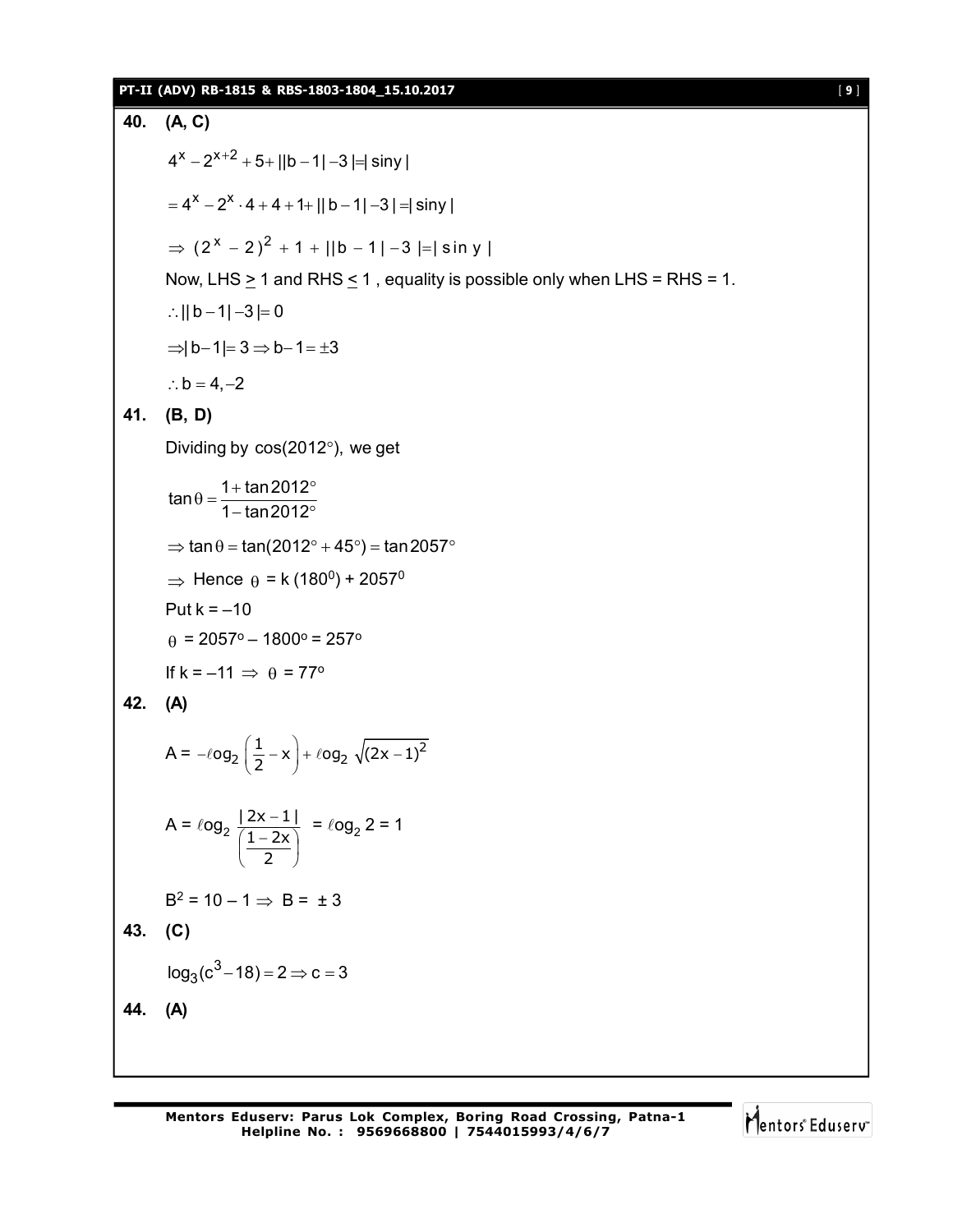| $[ 10 ]$ | PT-II (ADV) RB-1815 & RBS-1803-1804_15.10.2017                                                           |
|----------|----------------------------------------------------------------------------------------------------------|
| 45.      | (B)                                                                                                      |
|          | Image of A(1, 3) in line $x + y = 2$ is<br>A(1, 3)                                                       |
|          | $\left(1-\frac{2(2)}{2},3-\frac{2(2)}{2}\right)=(-1,1)$<br>$x+1=2$                                       |
|          | So line BC passes through (-1, 1) and $\left(-\frac{2}{5}, -\frac{2}{5}\right)$ .<br>$(-2/5, -2/5)$      |
|          | Equation of line BC is $y - 1 = \frac{-2/5 - 1}{-2/5 + 1}(x + 1)$                                        |
|          | $\Rightarrow$ y - 1 = $\frac{-7}{3}$ (x + 1) $\Rightarrow$ 3y - 3 = -7x - 7                              |
|          | $\Rightarrow$ 7x + 3y + 4 = 0                                                                            |
| 46.      | (C)                                                                                                      |
|          | Vertex B is point of intersection of                                                                     |
|          | $7x + 3y + 4 = 0$ and $x + y = 2$                                                                        |
| 47.      | (4)                                                                                                      |
|          | Q(4,5)                                                                                                   |
|          | P(1,4)<br>K(m,m)                                                                                         |
|          |                                                                                                          |
|          | $\bullet P'(4,1)$                                                                                        |
|          | O                                                                                                        |
|          | Image of (1, 4) about the line $y = x$ is (4, 1) $\Rightarrow$ P'(4,1) Q(4,5) and R(m, m) are collinear. |
|          | $\Rightarrow$ m = 4                                                                                      |
| 48.      | (0)                                                                                                      |
|          | minimum value of R.H.S. = 2, at x=1 and maximum value of L.H.S. is 2 at $x = 2n\pi$ , $n \in I$          |
|          | Thus no. of real solution $= 0$ .                                                                        |
| 49.      | (5)                                                                                                      |
|          | Differentiate w.r.t. $\theta$ and put $\theta = \frac{\pi}{2}$ .                                         |
| 50.      | (0)                                                                                                      |
|          | $sin x = cos2 x$                                                                                         |
|          |                                                                                                          |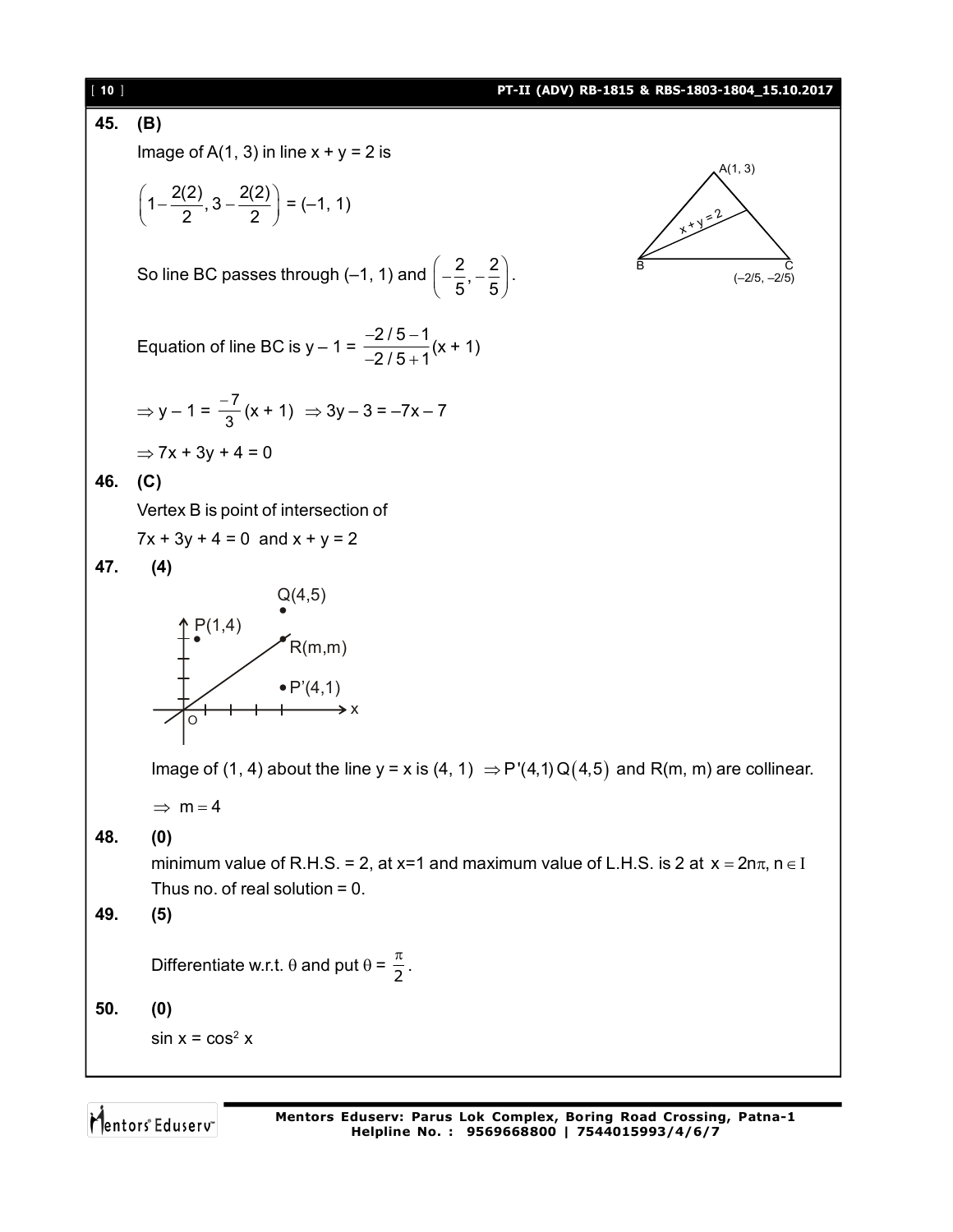#### **PT-II (ADV) RB-1815 & RBS-1803-1804\_15.10.2017** [ **11** ]

Also 
$$
\cos^{12}x + 3\cos^{6}x + 3\cos^{8}x + \cos^{6}x - 1 = (\cos^{4}x + \cos^{2}x)^{3} - 1
$$
  
\n=  $(\sin^{2}x + \sin x)^{3} - 1 = 0$   
\n51. (1)  
\na =  $\log_{12}18 \text{ & } b = \log_{24}54$   
\n $a = \frac{\log_{2}18}{\log_{2}12} = \left(\frac{2\log_{2}3+1}{\log_{2}3+2}\right), b = \frac{\log_{2}54}{\log_{2}2+4} = \left(\frac{3\log_{2}3+1}{\log_{2}3+3}\right)$   
\nLet  $\log_{2}3 = x \Rightarrow a = \left(\frac{2x+1}{x+2}\right) b = \left(\frac{3x+1}{x+3}\right)$   
\n $ab+5(a - b) = \frac{(2x+1)(3x+1)}{(x+2)(x+3)} + 5\left(\frac{2x+1}{x+2} - \frac{3x+1}{x+3}\right)$   
\n $= \frac{6x^{2} + 5x + 1 + 5(2x^{2} + 7x + 3 - 3x^{2} - 7x - 2)}{(x+2)(x+3)} = 1$   
\n52. (5)  
\n3x - 7 \le x^{2} - 3x + 2 < 3x - 7 + 1 & 8 \cdot 3x \in Z  
\n $\Rightarrow 0 \le x^{2} - 6x + 9 < 1$  & 8 \cdot x \in Z  
\n $\Rightarrow 2 < x^{2} - 6x + 9 < 1$  & 8 \cdot x \in Z  
\n $\Rightarrow 2 < x^{2} - 6x + 9 < 1$  & 8 \cdot x \in Z  
\n $\Rightarrow 2 < \frac{n}{3} < 4$  &  $x = \frac{n}{3}, n \in Z$   $\Rightarrow 6 < n < 12$  &  $x = \frac{n}{3}, n \in Z$   
\n $\Rightarrow n \in \{7, 8, 9, 10, 11\} \text{ & } x = \frac{n}{3}, n \in Z$   $\Rightarrow 6 < n < 12$  &  $x = \frac{n}{3}, n \in Z$   
\n $\Rightarrow n \in \{7,$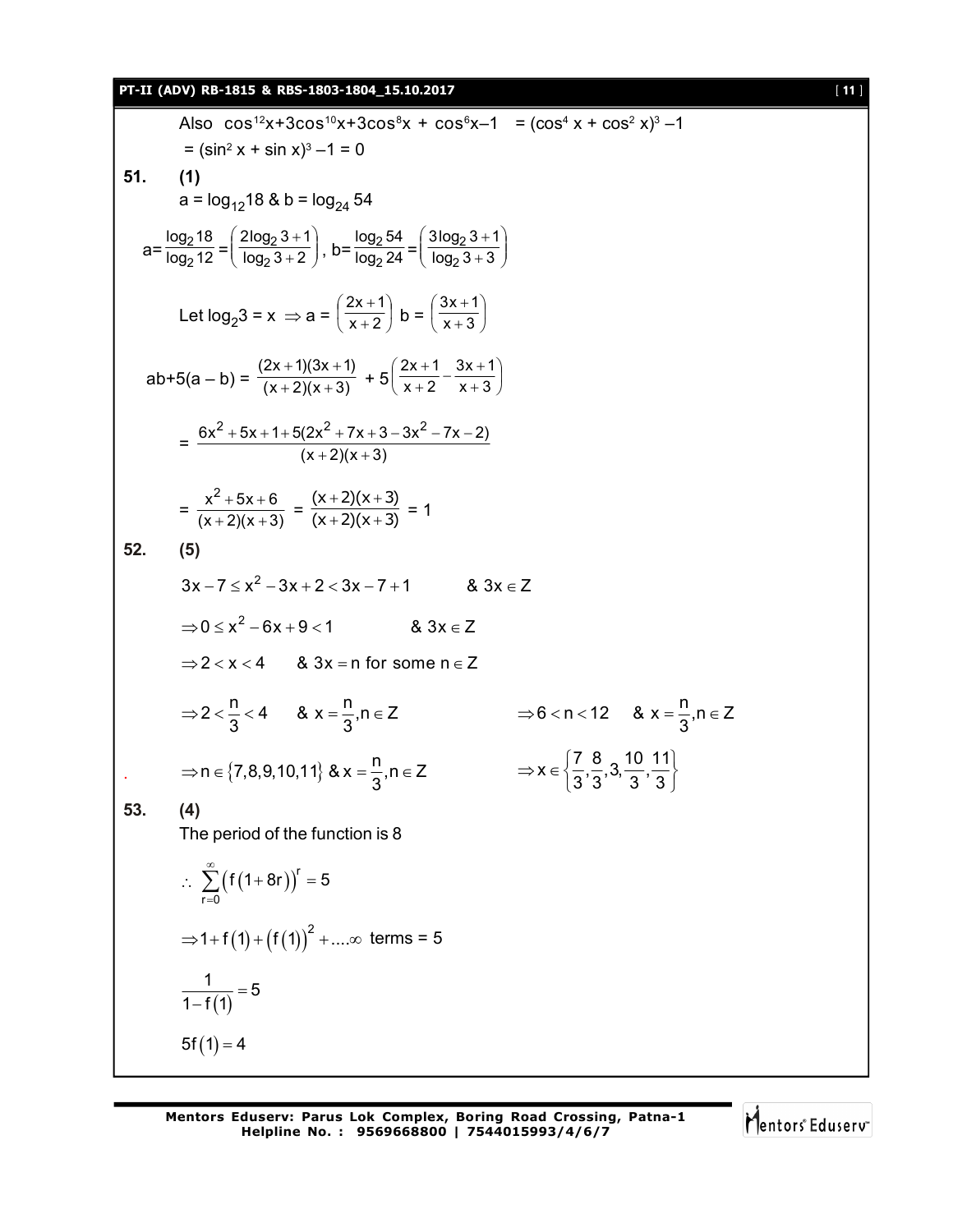54. (2)  
\n
$$
\left[\cot^{-1}x\right] + 2\left[\tan^{-1}x\right] = 0, \text{ will be satisfied only when}
$$
\n
$$
\left[\cot^{-1}x\right] = 0 \& \left[\tan^{-1}x\right] = 0
$$
\n
$$
\text{or } \left[\cot^{-1}x\right] = 2 \& \left[\tan^{-1}x\right] = -1
$$
\n
$$
\text{Case-I } \left[\cot^{-1}x\right] = 0 \Rightarrow x \in (\cot 1, \infty)
$$
\n
$$
\& \left[\tan^{-1}x\right] = 0 \Rightarrow x \in [0, \tan 1)
$$
\n
$$
\therefore x \in (\cot 1, \tan 1)
$$
\n
$$
\text{Case-II } \left[\cot^{-1}x\right] = 2 \Rightarrow x \in (\cot 3, \cot 2]
$$
\n
$$
\& \left[\tan^{-1}x\right] = -1 \Rightarrow x \in [-\tan 1, 0)
$$
\n
$$
\therefore x \in [-\tan 1, \cot 2]
$$
\nThus the solution set for the given equation is  
\n
$$
[-\tan 1, \cot 2] \cup (\cot 1, \tan 1) \Rightarrow x = 1, -1
$$
\n55. (7)  
\nLet  $x = 1 + f$   $0 \le f < 1$   
\n
$$
731 + \left[f + \frac{1}{19}\right] + \left[f + \frac{1}{20}\right] + ... + \left[f + \frac{1}{91}\right] = 546
$$
\nNow  $546 = 7 \times 73 + 35$   
\n
$$
\Rightarrow 1 = 7
$$
\n56. (5)  
\nPut  $\theta = 0$ , then  $2^7 = 1 + a + b + c + d$   
\n
$$
\Rightarrow a + b + c + d = 127
$$
\n
$$
\therefore (a + b + c + d - 2)^{\frac{1}{3}} = (125)^{\frac{1}{3}} = 5
$$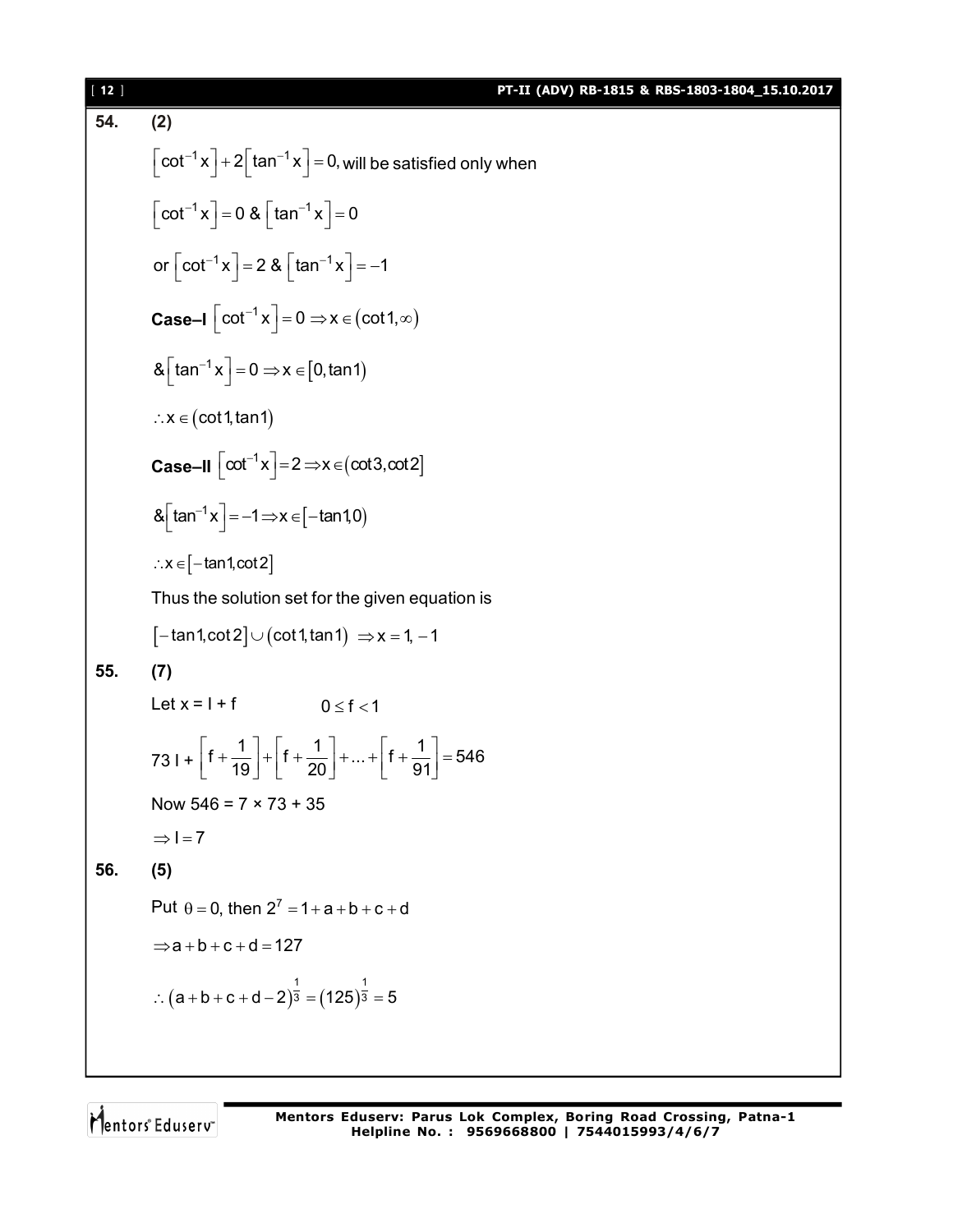# **PHYSICS**

#### **57. (A)**

Force is parallel to a line  $y = \frac{3}{2}$  $\frac{3}{2}$  x + c

The equation of given line can be written as

$$
y = -\frac{k}{3}x + \frac{5}{3}
$$

Work done will be zero, when force is perpendicular to the displacement i.e., the above two lines are perpendicular or

 $m_1m_2 = -1$ or  $\left|\frac{3}{2}\right|$  $\bigg)$  $\left(\frac{3}{2}\right)$  $\backslash$ ſ 2  $\left(\frac{3}{2}\right)\left(-\frac{k}{2}\right)$  $\bigg)$  $\left(-\frac{k}{2}\right)$  $\overline{\phantom{0}}$ ſ 3  $\left(\frac{k}{2}\right) = -1$ or  $k = 2$ 

## **58. (C)**

 $= r (\sqrt{2} + 1)$ 

#### **59. (B)**

 $f = \mu (m_1 + m_2 + m_3) g = 0.4 (3 + 2 + 1) \times 10 = 24$  N To move the blocks  $F \ge f$ ,  $3t \ge 24$ ,  $t \ge 8s$ 

#### **60. (C)**



 $\therefore$  Retardation of *P* = acceleration of Q =  $\mu$ g

Thus 
$$
v_p = u - \mu gt
$$
 and  $v_q = \mu gt$ 

Once slipping is stopped both blocks will move with same velocity

 $i.e. \frac{u}{2}$  $\left($ i.e. $\frac{u}{2} \right)$ . Graph (C) depicts this treatment.

## **61. (A)**

 $N = mg - F \sin \alpha$  $F\cos\alpha = f = \mu N$  $F\cos\alpha = \mu(mg - F\sin\alpha)$  $F \times \frac{\sqrt{I^2 - h^2}}{I}$  $\frac{\text{Fcos}\alpha}{\text{Fcos}\alpha} = \frac{1-\alpha}{\alpha}$ mg – F $\sin \alpha$  mg – F $\times$   $\frac{\hbar}{\hbar}$  $\mu = \frac{F \cos \alpha}{F \cdot F} = \frac{F \times \frac{\sqrt{F}}{F} - F}{F}$   $\mu = \frac{F\sqrt{l^2 - h^2}}{l}$  $\overline{a}$ 

$$
= \frac{1 \text{V} \cdot 1 - 11}{\text{mgl} - \text{F} \cdot \text{h}}
$$

l



 $\rightarrow u$  at  $t = 0$ 

*Q*

*P*

*F*

 $Q_0$   $h$ 

*l*

 $l^2 - h^2$ 

 $\mu \xrightarrow{1 \text{ shrct}} \frac{1}{2\pi} \mathcal{L}$   $\rightarrow$   $F \cos \alpha$ 

*mg*

*N*

*F*sin

*f*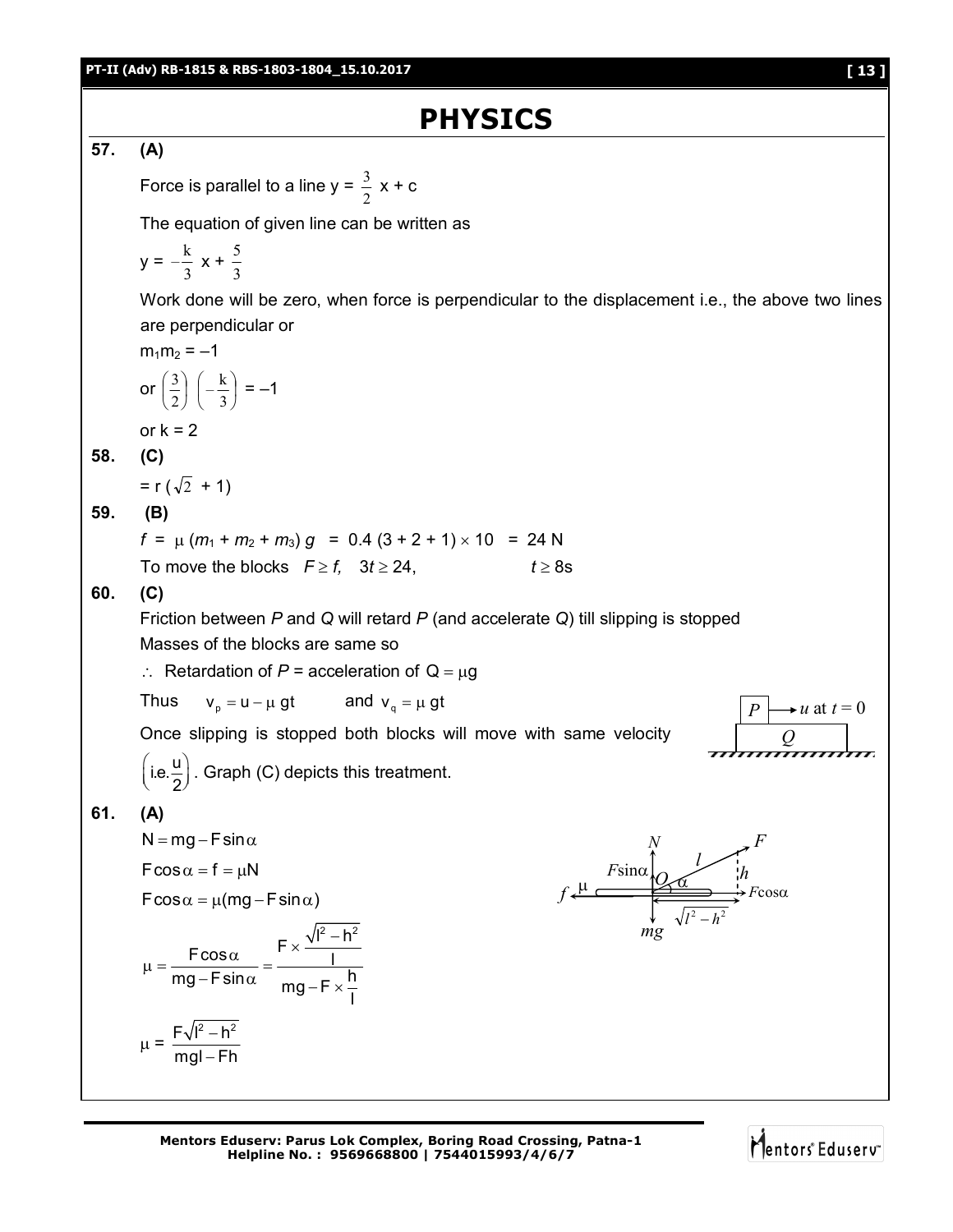#### **[ 14 ] PT-II (Adv) RB-1815 & RBS-1803-1804\_15.10.2017**

**62. (C)**

$$
-\frac{1}{nu} - \frac{1}{u} = \frac{-1}{f}, \qquad u = \left(\frac{n+1}{n}\right)f
$$

**63. (C)**

The maximum velocity of the insect is *M*  $A_1 \left| \frac{k}{\cdot} \right|$ .

Its component perpendicular to the mirror is *M*  $A_1 \left| \frac{k}{\lambda} \right|$  sin 60<sup>0</sup>.

Thus maximum relative speed *M*  $=\sqrt{3}A\sqrt{\frac{k}{k}}$ .

> $\overline{\phantom{a}}$ J  $\mathcal{L}$

$$
64. (A)
$$

$$
X_{app} = L - H + \frac{H}{\mu}
$$

$$
\frac{dX_{app}}{dt} = \frac{dH}{dt} \left( \frac{1 - \mu}{\mu} \right)
$$

*dt*



 $\pi r^2 H = V$ 

*dt*

$$
\therefore \frac{dH}{dt} = -\frac{2H}{r}\frac{dr}{dt} = \frac{2KH}{r}
$$

$$
\therefore \frac{dX_{app}}{dt} = \frac{2KV}{\pi r^3} \left(\frac{(1-\mu)}{\mu}\right)
$$

 $\overline{\phantom{a}}$  $\setminus$ 

 $\mu$ 

**65. (A) (B) and (C)**

Here  $10 - T_2 = 10a$  ... (i)  $T_2 - T_1 - 0.3 \times 2g = 3a$  ... (ii)  $T_1 - 0.3 \times 2g = 2a$ Summing up  $10g - 0.3 \times 4 \times g = 15a$ i.e.  $a = 5.86$  ms<sup>-2</sup> 2  $T_2 = 10 \times 9.8 - 10 \times 5.86 \text{ ms}^{-2} = 41.4 \text{ N}$  $T_1 = 2 \times 5.86 + 0.6 \times 9.8 = 17.7$  N

Mentors Eduserv"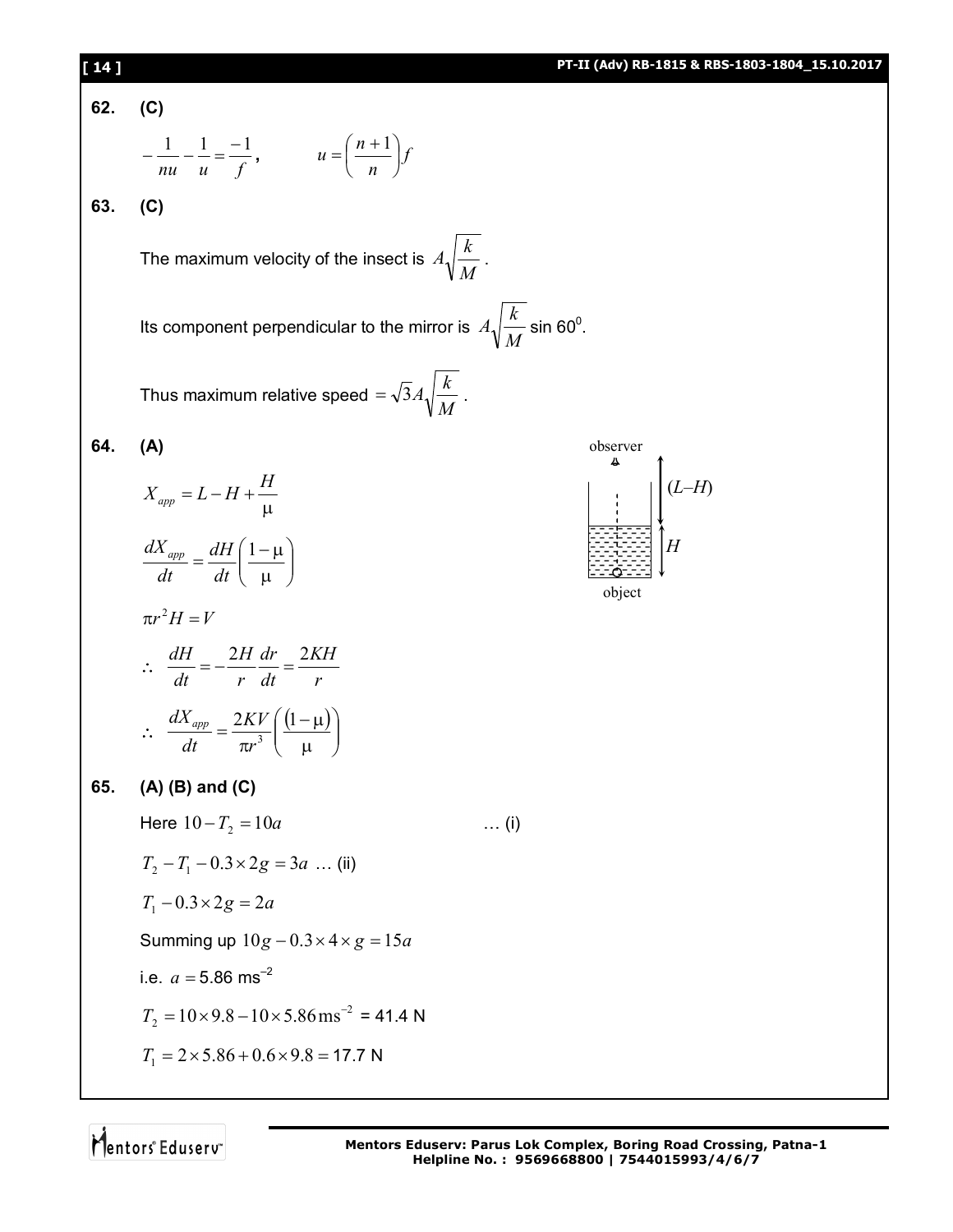#### **PT-II (Adv) RB-1815 & RBS-1803-1804\_15.10.2017 [ 15 ]**



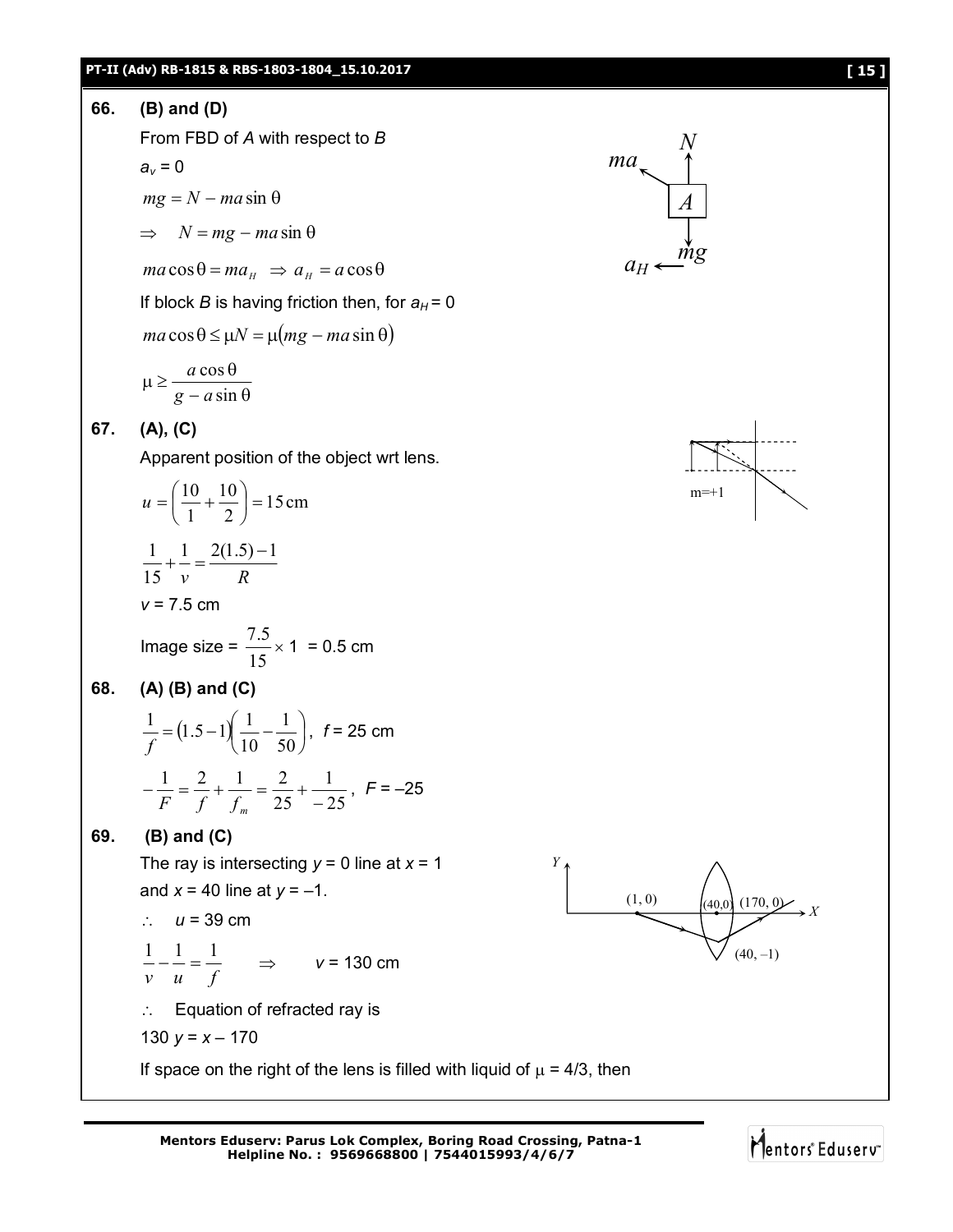### **[ 16 ] PT-II (Adv) RB-1815 & RBS-1803-1804\_15.10.2017**

|     | $\frac{1.5}{v_1} + \frac{1}{39} = \frac{0.5}{30}$                                               |
|-----|-------------------------------------------------------------------------------------------------|
|     | $rac{4}{3v} - \frac{1.5}{v_1} = \frac{\left(\frac{4}{3} - 1.5\right)}{-30}$                     |
|     | $v = -390$ cm                                                                                   |
|     | $390y + x + 330 = 0$<br>Equation of refracted ray is                                            |
| 70. | (D)                                                                                             |
| 71. | (A)                                                                                             |
| 72. | (C)                                                                                             |
|     | $f_1 = f$ for no rotation of bottom cylinder<br>$\dots(i)$                                      |
|     | FBD of top cylinder:                                                                            |
|     | $2N\cos 30 + 2f \sin 30 = Mg$<br>$\ldots$ (ii)<br>$50^\circ$                                    |
|     | $\overline{30^{\circ}}$<br>FBD of bottom cylinder (left one)<br>$\dot{M}g$<br>Mg<br>N           |
|     | $N \sin 30 = f_1 + f \cos 30$<br>$\dots$ (iii)                                                  |
|     | Solving (i), (ii) and (iii)                                                                     |
|     | $N = \frac{Mg}{2}$ $f = \frac{Mg}{2(2+\sqrt{3})}$                                               |
| 73. | (A)                                                                                             |
|     | Velocity of efflux $v = \sqrt{2g \times 5} = 10$ m/s                                            |
|     | Velocity of surface $=$ $\frac{10 \times A/1000}{A}$ = 1 cm/s                                   |
| 74. | (A)<br>办                                                                                        |
|     | Velocity of fish w.r.t surface in air $=$ $\frac{3+1}{1}$ = 3 cm/s<br>μ<br>$A_1 = A/1000$<br>5m |
|     | Velocity as viewed directly by the observer $= 3 - 1 = 2$ cm/s                                  |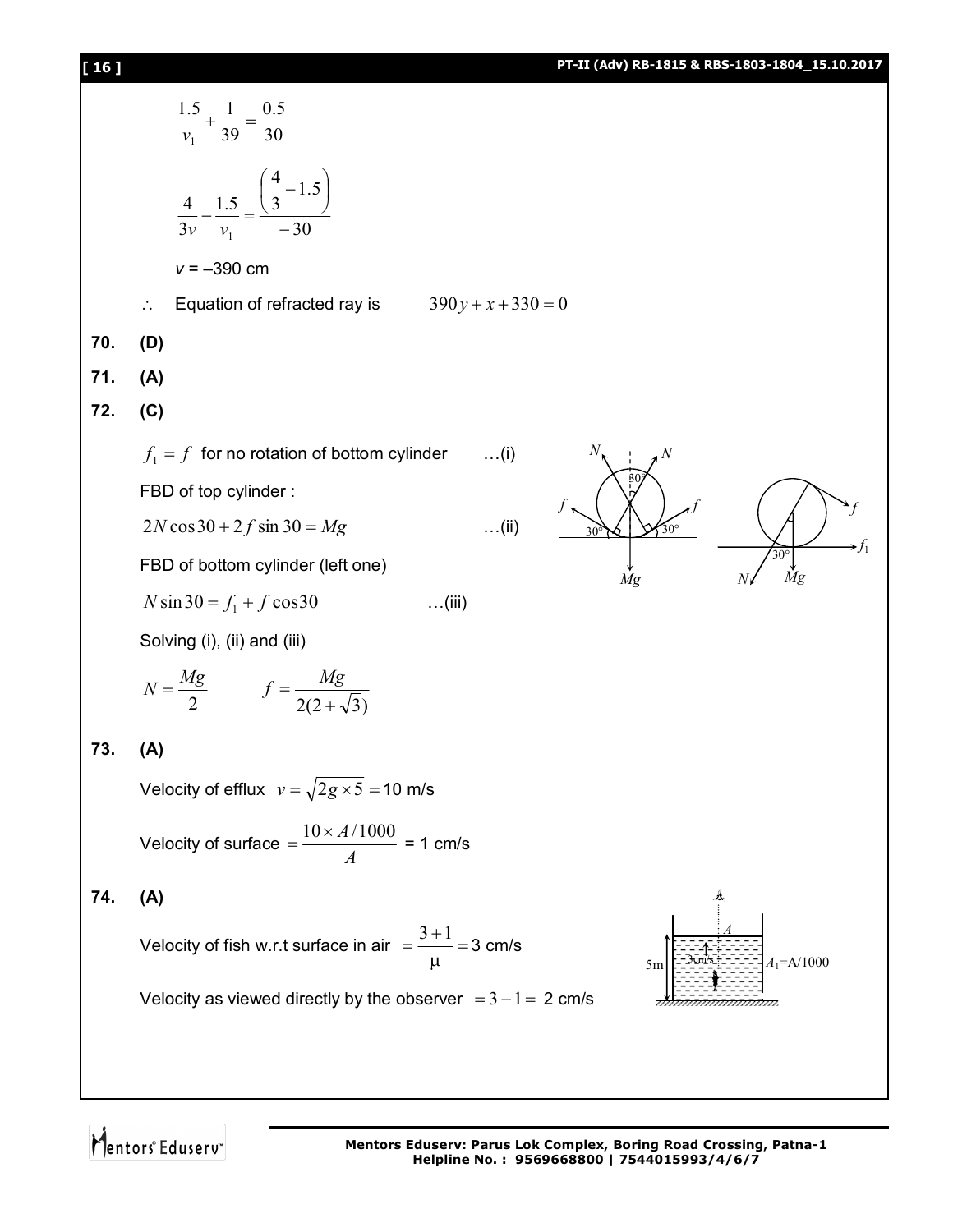**PT-II (Adv) RB-1815 & RBS-1803-1804\_15.10.2017 [ 17 ]**



$$
\therefore \frac{\mu_2}{\nu_1} - \frac{\mu_1}{u} = \frac{\mu_2 - \mu_1}{R}
$$
...(1)  

$$
\frac{\mu_3}{\nu} - \frac{\mu_2}{\nu_1} = \frac{\mu_3 - \mu_2}{\infty} = 0
$$
...(2)  
Adding (1) & (2)  $\frac{\mu_3}{\nu} - \frac{\mu_1}{u} = \frac{\mu_2 - \mu_1}{R} = \frac{1}{2R}$   
 $u = -3R, v = 8R$   
 $\therefore \frac{\mu_3}{8R} + \frac{1}{3R} = \frac{1}{2R}$   
 $\therefore \mu_3 = 4/3$ 

**Mentors Eduserv: Parus Lok Complex, Boring Road Crossing, Patna-1 Helpline No. : 9569668800 | 7544015993/4/6/7**

Mentors Eduserv<sup>®</sup>